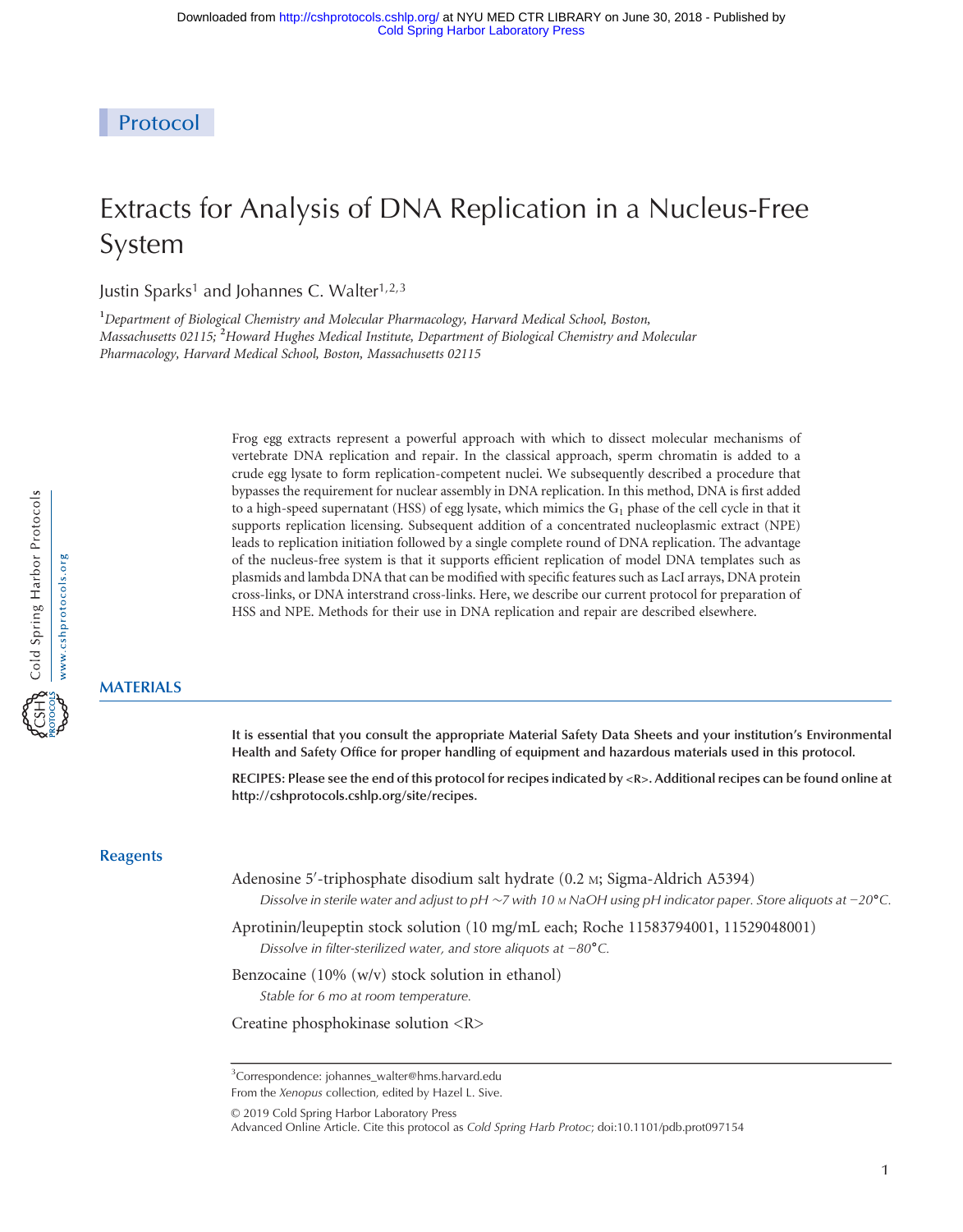#### [Cold Spring Harbor Laboratory Press](http://www.cshlpress.com) Downloaded from<http://cshprotocols.cshlp.org/>at NYU MED CTR LIBRARY on June 30, 2018 - Published by

J. Sparks and J.C. Walter

| Cycloheximide (10 mg/mL; Calbiochem 239763)<br>Make fresh by dissolving in filter-sterilized water.                                                                                |                                                                                                                                                                                                            |
|------------------------------------------------------------------------------------------------------------------------------------------------------------------------------------|------------------------------------------------------------------------------------------------------------------------------------------------------------------------------------------------------------|
| Cytochalasin B (5 mg/mL; Sigma-Aldrich C6762)<br>Dissolve in DMSO, and store aliquots at $-20^{\circ}$ C.                                                                          |                                                                                                                                                                                                            |
| Dejelly solution (1 L for HSS; 2 L for NPE) <r></r>                                                                                                                                |                                                                                                                                                                                                            |
| Dithiothreitol (DTT; 1 M; Bio-Rad 161-0611)                                                                                                                                        |                                                                                                                                                                                                            |
| Dissolve in filter-sterilized water, and store aliquots at $-20^{\circ}$ C.                                                                                                        |                                                                                                                                                                                                            |
| ELB-sucrose (1 L for HSS; 2 L for NPE) $\langle R \rangle$<br>Ethanol (70%)<br>Hoechst stock solution <r></r>                                                                      |                                                                                                                                                                                                            |
| Hormones for inducing ovulation (see Lebofsky et al. 2009)<br>Ice                                                                                                                  |                                                                                                                                                                                                            |
| Liquid nitrogen                                                                                                                                                                    |                                                                                                                                                                                                            |
| Marc's modified Ringer's (MMR) for <i>Xenopus</i> (20×) <r><br/>MMR <math>(0.5\times; 2 L</math> for HSS; 4 L for NPE)</r>                                                         |                                                                                                                                                                                                            |
|                                                                                                                                                                                    | Dilute from $20 \times MMR$ with $dH_2O$ ; make fresh on the day of extract preparation.                                                                                                                   |
| Mature female Xenopus laevis frogs (six for HSS; 20 for NPE)                                                                                                                       |                                                                                                                                                                                                            |
| Mature male Xenopus laevis frogs (six to eight)                                                                                                                                    |                                                                                                                                                                                                            |
| NaCl (100 mm; 15 L for HSS; 50 L for NPE)                                                                                                                                          |                                                                                                                                                                                                            |
| Nocodazole (5 mg/mL; Sigma-Aldrich M14104)                                                                                                                                         |                                                                                                                                                                                                            |
| Dissolve in DMSO. Store aliquots at $-20^{\circ}$ C.                                                                                                                               |                                                                                                                                                                                                            |
| Phosphocreatine disodium salt (1 M, Sigma-Aldrich P7936)<br>Dissolve in 10 mm sodium phosphate pH 7. Store aliquots at $-20^{\circ}$ C.                                            |                                                                                                                                                                                                            |
| Sucrose buffers for preparation of demembranated sperm chromatin <r><br/>more to dissolve.</r>                                                                                     | It is important to make the sucrose solutions well before beginning the protocol as the sucrose can take an hour or                                                                                        |
| Triton X-100 (20% stock solution in sterile water)                                                                                                                                 |                                                                                                                                                                                                            |
| Aspiration setup<br>to hold 1.5-mL microcentrifuge tubes and Falcon 2059 15-mL tubes<br>hold Falcon 2059 15-mL tubes<br>Conical tubes with screw caps (15 and 50 mL)<br>Coverslips | Benchtop centrifuge with swinging-bucket rotor, such as IEC Centra CL2, or equivalent, with adapters<br>Centrifuge (Sorvall Lynx 4000) and swinging-bucket rotor TH13-6X50 or equivalent, with adapters to |
| Dissection equipment (i.e., forceps, scissors, pithing needle)<br>Gel-loading tips                                                                                                 |                                                                                                                                                                                                            |
| Glass beakers (100-mL; 6)                                                                                                                                                          |                                                                                                                                                                                                            |
| Glass beakers (2-L)                                                                                                                                                                |                                                                                                                                                                                                            |
| Glass test tubes $(13 \times 100 \text{ mm})$ ; Kimble Glass Inc. 73500 13100)                                                                                                     |                                                                                                                                                                                                            |
| Hemocytometer                                                                                                                                                                      |                                                                                                                                                                                                            |
| Ice buckets, 10 L                                                                                                                                                                  |                                                                                                                                                                                                            |
| Microcentrifuge tubes (1.5 and 2 mL)                                                                                                                                               |                                                                                                                                                                                                            |
| Microscope, epifluorescent (e.g., an Eclipse E600POL [Nikon])                                                                                                                      |                                                                                                                                                                                                            |
| Microscope slides                                                                                                                                                                  |                                                                                                                                                                                                            |
| Needles (18-gauge)                                                                                                                                                                 |                                                                                                                                                                                                            |
| Paper towels                                                                                                                                                                       |                                                                                                                                                                                                            |

Equipment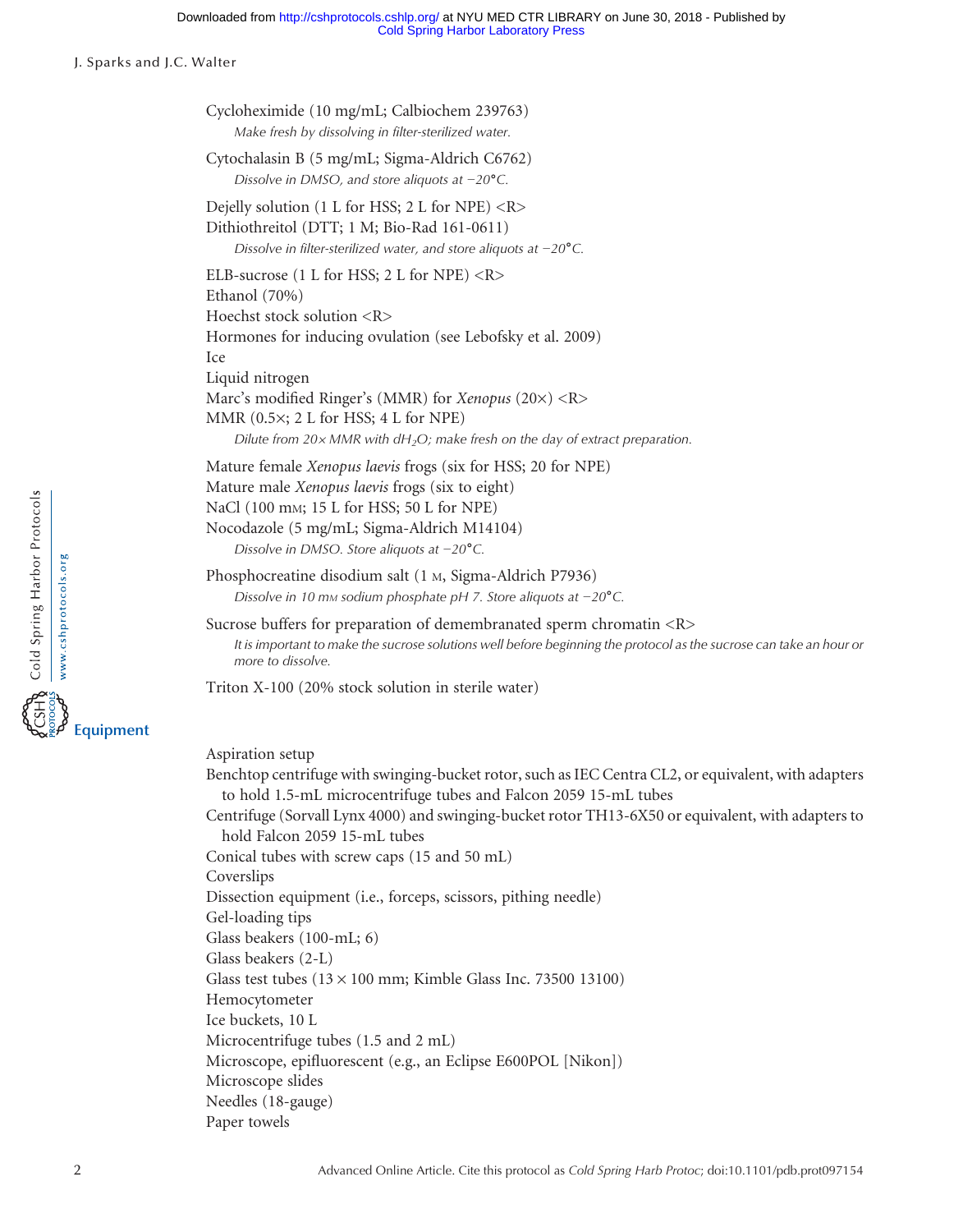Extracts for Analysis of DNA Replication

Pasteur pipettes, glass Petri dishes Plastic transfer pipettes Polypropylene tubes (15-mL; Falcon 2059 tubes or similar) Razor blades (2–3) Rotating wheel, end-over-end Spray bottle for ethanol Ultracentrifuge, such as Optima Max-E (Beckman), with swinging-bucket rotor, such as the TLS-55 (Beckman), or equivalent It is important that the ultracentrifuge can be chilled and the configuration can reach and withstand speeds of up to 260,000g. Ultracentrifuge tubes (2.5-mL; thick-walled; Beckman 343778) Use for NPE if yield is <sup>&</sup>lt;1.5 mL. Ultracentrifuge tubes (2.5-mL; thin-walled and clear; Beckman 347356) Use for sperm chromatin and HSS. Use also for NPE if yield is greater than 1.5 mL. Vortex Waste beaker (4-L)

## **METHOD**

#### Preparation of Demembranated Sperm Chromatin

All steps are performed at room temperature unless otherwise stated.

- 1. In a 2 L beaker, dilute 6 mL of 10% benzocaine in 800 mL of water (0.075%).
- 2. Euthanize a male frog by placing it in the benzocaine solution for  $\sim$ 6 min or until it no longer rights itself when turned over and lacks a sucking reflex (frog does not suck on gloved finger placed in its mouth).
- 3. Remove frog from benzocaine and ensure euthanasia by pithing the frog's spinal cord at the junction with its skull.
- 4. Recover the testes by first making an incision across the stomach and continuing up both sides of the frog's abdomen. The testes are attached to the intestine wall. Xenopus testes are white or cream in color, bean shaped, and  $\sim$  5–8 mm in length and 3–4 mm in width. Using scissors, cut the testes away from the connective tissue and place them on a dry paper towel.

Once the testes are removed, place the next male frog in the benzocaine solution.

- 5. While waiting for the next frog to be euthanized, blot the blood from the testes with a dry paper towel and remove excess connective tissue and blood vessels on the surface of the testes. It is not essential to remove all excess tissue at this point.
- 6. Place clean testes in a Petri dish with 2–3 mL of buffer #1 (Sucrose buffers for preparation of demembranated sperm chromatin).
- 7. Start dissection of next frog.
- 8. Once testes have been recovered from all six frogs, cleaned, and collected in the petri dish containing buffer #1, remove the testes from the petri dish and reclean them by removing any leftover connective tissue or blood with forceps and scissors. Place the clean testes in a new Petri dish with 1 mL of buffer #1. At this step, it is essential to remove all visible connective tissue and blood cells.

Adding more buffer will make the chopping in the next step less efficient.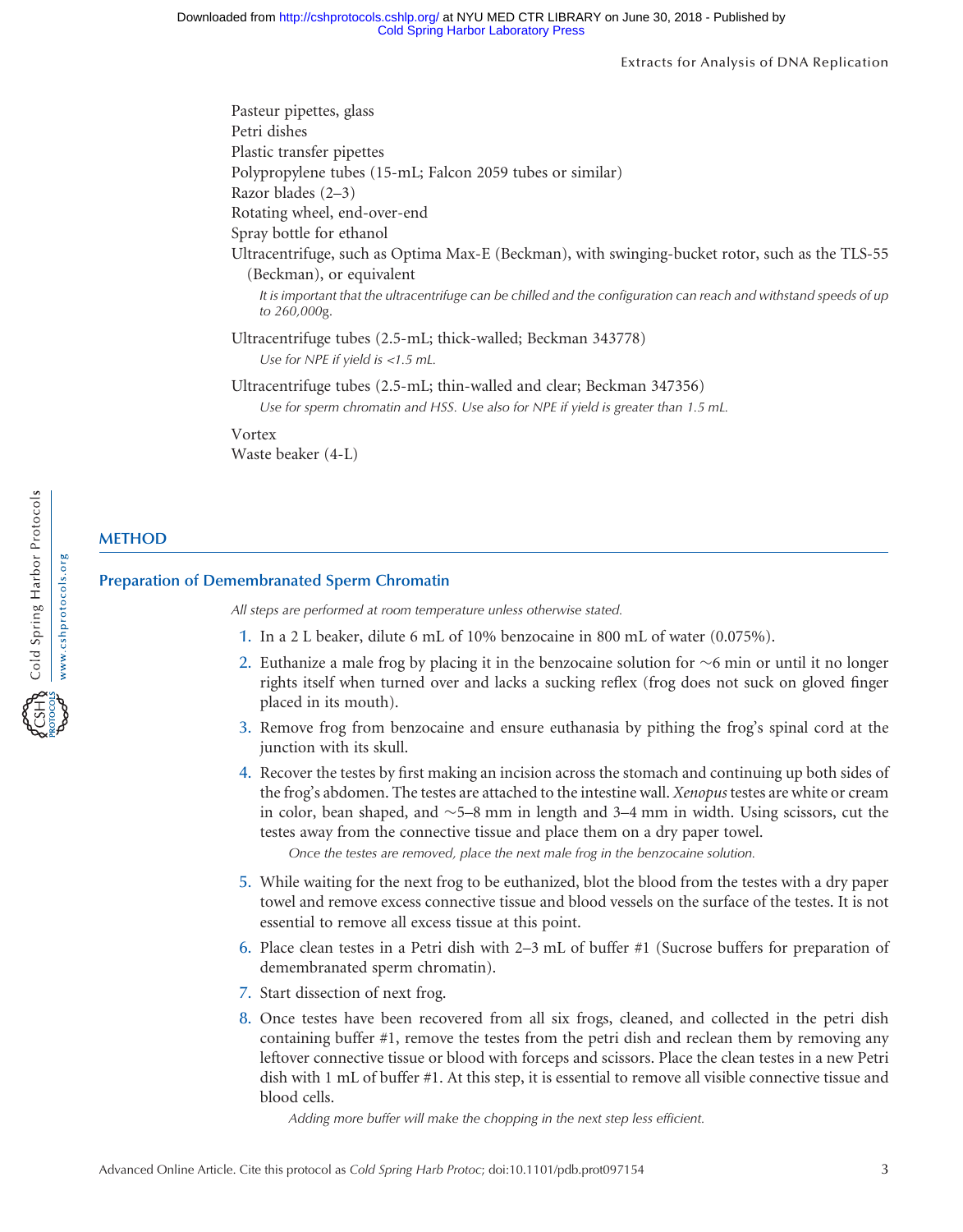- 9. Mince the testes into tiny pieces by extensive chopping with a razor blade for 10 min. Change blades every 3–4 min.
- 10. Transfer the minced testes into a 15 mL screw cap conical tube with a p1000 tip. If there are pieces of testes too big to be removed with a p1000 tip, the testes are not minced enough.
- 11. Rinse the petri dish with small volumes of buffer #1 and combine the buffer with the minced testes to a final volume of  $~6$  mL.

Use the same p1000 tip to avoid losing material.

- 12. Vortex the tube vigorously for 1 min and pellet the large pieces of tissue by centrifugation for 10 sec at 200g at room temperature in a benchtop centrifuge with a swinging-bucket rotor, such as the IEC Centra CL2 or equivalent, with adapters to hold 15 mL screw cap conical tubes.
- 13. Transfer the supernatant (cloudy) to a 15 mL Falcon 2059 tube at room temperature.
- 14. Add 2 mL of buffer #1 to the pellet from Step 12 and vortex for 1 min.
- 15. Centrifuge the tube for 15 sec at 200g at room temperature in the same centrifuge used in Step 12. Combine the supernatant with the supernatant from Step 13. Repeat Steps 13–14 two to three times until the supernatant is no longer cloudy.
- 16. Centrifuge the combined supernatants for 50 sec at 380g at room temperature in the same centrifuge used in Step 12. Transfer the supernatant to a new 15 mL Falcon 2059 tube using a p1000 tip. Be careful to avoid transfer of the pelleted tissue in this step. Remaining supernatant will be recovered in Step 17.
- 17. Add 12 mL of buffer #1 to the pellet from Step 16. Vortex for 1 min and centrifuge for 50 sec at 380g at room temperature in the same centrifuge used in Step 12. Keep the supernatant and transfer it to a new 15 mL Falcon 2059 tube. Be careful to avoid transfer of the pelleted tissue in this step.
- 18. Centrifuge both 2059 tubes to pellet the sperm for 15 min at 2600<sup>g</sup> at 4˚C in a Sorvall Lynx 4000 centrifuge and swinging-bucket rotor TH13-6X50 (or equivalent), with adapters to hold Falcon 2059 15-mL tubes. After centrifugation, there should be a visible gray pellet in the tubes. This pellet contains the sperm.

From now on, the sperm should be kept on ice.

- 19. During the above centrifugation, prepare sucrose step gradients in four 2.5 mL thin-walled ultracentrifuge tubes. Pour gradients on ice with a cut p1000 tip. In each tube, underlay 1.7 mL of buffer #2 (2.3 M sucrose) with 0.25 mL of buffer #3 (2.5 M sucrose). First add 1.7 mL of buffer #2 to the tubes and then underlay with buffer #3 by positioning the pipette tip at the bottom of the tube and slowly expelling buffer #3 under buffer #2.
- 20. Following centrifugation (Step 18), discard the supernatant and thoroughly resuspend the sperm pellet in a total of 1.2 mL (600  $\mu$ L in each tube) of buffer #4 (2 M sucrose) using a P1000 tip, while keeping the solution on ice.

It is essential to fully resuspend the sperm without leaving any clumps. This can take up to 15 min.

- 21. Overlay each of the four sucrose step gradients with the sperm preparation (0.2–0.4 mL/gradient). Thoroughly mix the interface between the sperm and the buffer  $#2$  with a sealed p200 tip (smash the tip with forceps) by alternately pushing the tip into the sperm and sucrose gradient and stirring the tip in the sperm layer until the sperm layer increases to about 2.5× its original depth.
- 22. Centrifuge the sucrose gradients in an Optima Max-E ultracentrifuge (Beckman) with a swinging-bucket rotor, such as the TLS-55 (Beckman), or equivalent for 45 min at 93,000g at  $2^{\circ}$ C.

Red blood cells should band on the top of the 2.3 M sucrose layer. The sperm will form a pellet on the bottom of the tube. If there is still a cloudy layer above the red blood cells, remix the upper layers with a sealed p200 tip and centrifuge for another 20 min.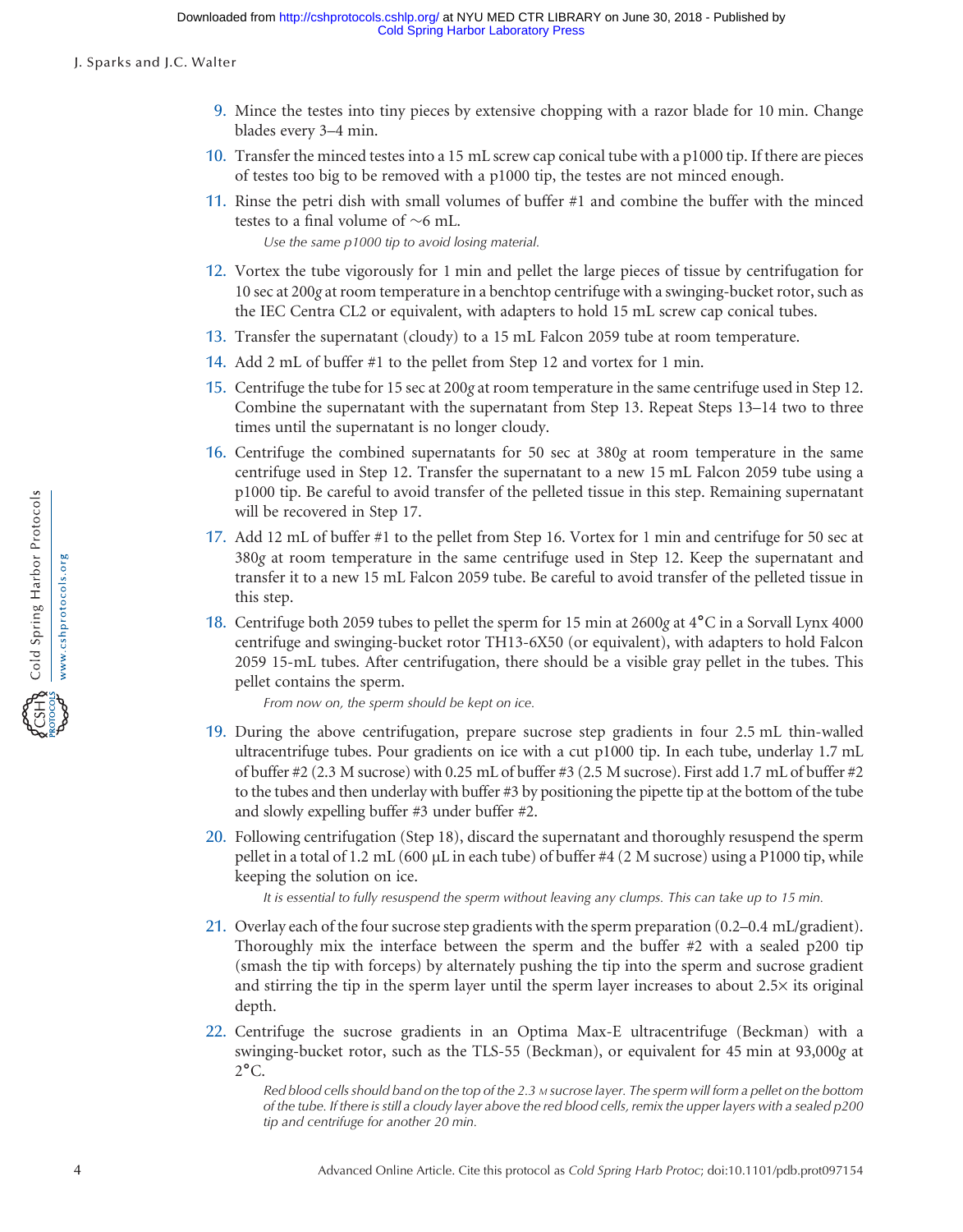- 23. Aspirate away the top half of the gradient containing the red blood cells. Recover the rest of the gradient with a p1000 tip and transfer it to a 15 mL 2059 Falcon tube. The bottom half of the gradient may contain sperm.
- 24. Resuspend each sperm pellet with 300 µL of buffer #1 by pipetting up and down with a p1000 tip (avoid the upper wall of the tube to avoid contamination by red blood cells). Transfer the sperm to the 15 mL 2059 Falcon tube from Step 23.
- 25. Dilute the sperm to a final volume of 12 mL with buffer #1 and mix by inversion. Pellet the sperm by centrifugation for 15 min at 3000<sup>g</sup> at 4˚C in a Sorvall Lynx 4000 centrifuge and swingingbucket rotor TH13-6X50, with adapters to hold Falcon 2059 15-mL tubes.
- 26. Remove the supernatant and resuspend the sperm pellet in 0.5 mL of buffer #1 plus 10  $\mu$ g/mL aprotinin/leupeptin and 1 mm DTT. Transfer sperm to a 2 mL microfuge tube.
- 27. Adjust the volume to 1.66 mL with buffer #1 plus aprotinin/leupeptin (10 µg/mL) and DTT (1 mM). Mix thoroughly.
- 28. Add 34  $\mu$ L of 20% Triton x-100 for a final concentration of 0.4% TX-100. Gently mix by inversion.
- 29. Incubate on an end-over-end rotating wheel for 45 min at 4˚C.
- 30. Prepare four 1.5 mL microfuge tubes each containing 0.5 mL buffer #5 plus 3.0% BSA, aprotinin/ leupeptin  $(10 \mu g/mL)$ , and DTT  $(1 \mu g)$ .
- 31. After the 45 min incubation, overlay each sucrose cushion from Step 30 with  $\frac{1}{4}$  of the sperm preparation.
- 32. Centrifuge the tubes for 10 min at 750g at room temperature in a benchtop centrifuge with swinging-bucket rotor, such as IEC Centra CL2 or equivalent, with adapters to hold 1.5 mL microcentrifuge tubes. Place tubes on ice between spins.
- 33. Remove and discard the supernatant by aspiration and resuspend each pellet in 0.2 mL of buffer #6 plus 3.0% BSA, aprotinin/leupeptin (10 µg/mL), and DTT (1 mM). It is essential to avoid the sides of the tubes containing residual Triton X-100.

Make sure to resuspend the sperm pellet very well in the tube.

- 34. Transfer the sperm chromatin to four new 1.5 mL microcentrifuge tubes and dilute to 0.7 mL with buffer #6 plus 3.0% BSA, aprotinin/leupeptin  $(10 \mu g/mL)$ , and DTT  $(1 \mu m)$ . Mix and centrifuge for 5 min at 750g at room temperature in the same centrifuge used in Step 32.
- 35. Repeat Steps 33–34.
- 36. Remove the supernatant. Resuspend each sperm chromatin pellet in 0.2 mL of buffer #6 plus 3.0% BSA, aprotinin/leupeptin (10  $\mu$ g/mL), and DTT (1 mm). Combine and adjust the volume to around 1–1.5 mL with the same buffer. Store on ice.
- 37. To determine the sperm concentration, mix  $3 \mu$  of the sperm prep with  $30 \mu$ . Hoechst solution and 67  $\mu$ L of water to a final volume of 100  $\mu$ L. Count the number of sperm using a hemocytometer with the UV/DAPI channel on an epifluorescent microscope and calculate the concentration of the undiluted preparation.

The sperm chromatin sediment quickly. Therefore, it is essential to mix the sperm by inverting the tube just prior to taking a sample for counting as well as prior to distributing the sperm into the aliquots.

38. Dilute the sperm to a final concentration of 220,000/ $\mu$ L using buffer #6 plus 3.0% BSA, aprotinin/ leupeptin (10  $\mu$ g/mL), and DTT (1 m<sub>M</sub>), and snap freeze in liquid nitrogen in 90  $\mu$ L aliquots in The sperm chromatin sediment quickly. Therefore, it is essential to mix the sperm by inverting the tube just<br>prior to taking a sample for counting as well as prior to distributing the sperm into the aliquots.<br>Dilute the in an appropriate volume to yield aliquots of 19.8 million sperm chromatin/aliquot. Snap freeze *prior to taking a sample tor counting as well as prior to distributing*<br>Dilute the sperm to a final concentration of 220,000/µL using b<br>leupeptin (10 µg/mL), and DTT (1 mM), and snap freeze in lic<br>1.5 mL microfuge tubes

The important factor in aliquotting is not the concentration but the number of sperm chromatin per aliquot that will be used for nuclear assembly.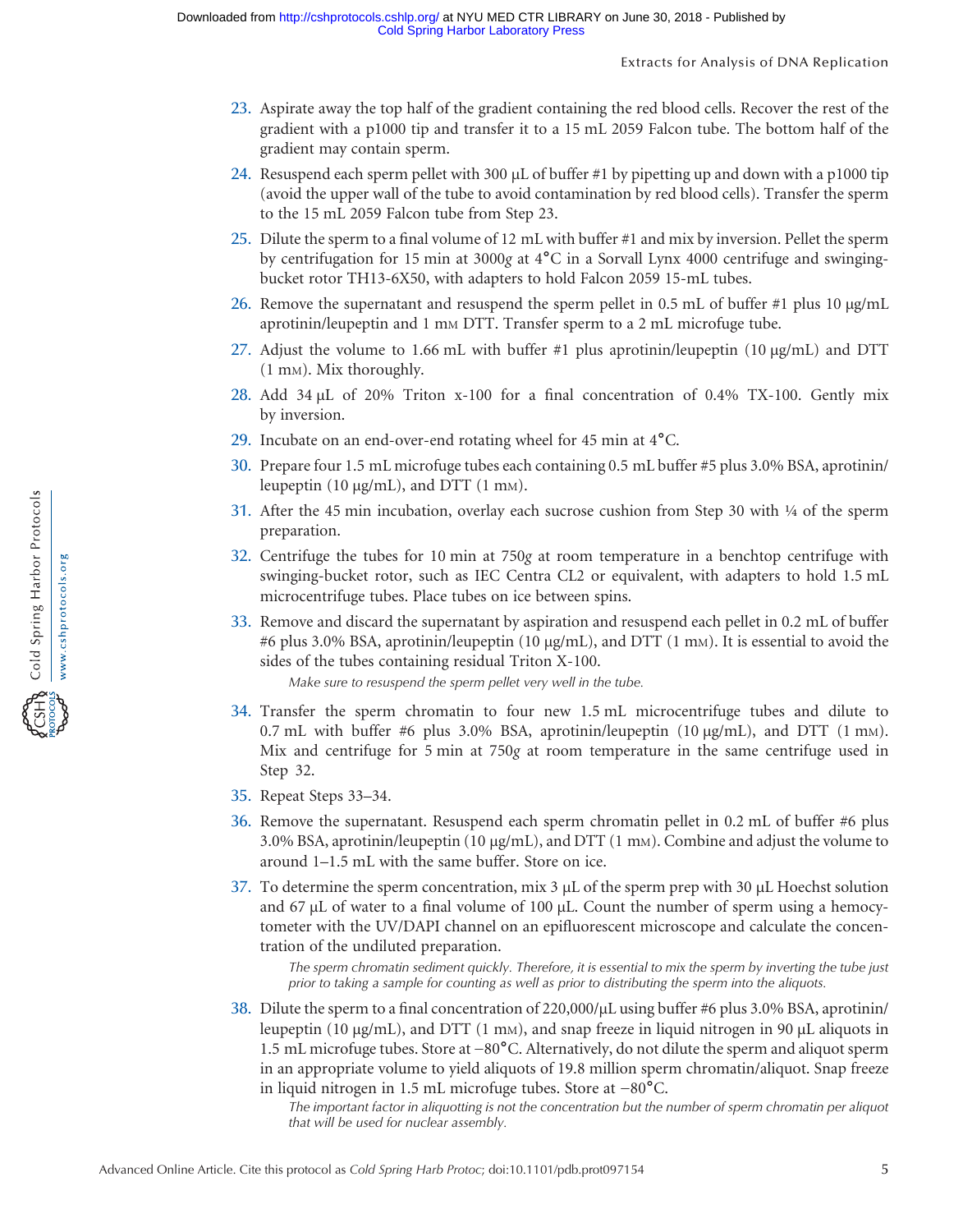## Preparation of LSS (Low-Speed Supernatant) Extract

For preparation of a high-speed supernatant (HSS), we harvest unfertilized eggs from six female frogs. The unfertilized eggs are arrested in metaphase II of meiosis. cytostatic factor (CSF) blocks cell cycle progression in the unfertilized eggs (Lohka et al. 1988). The eggs are first crushed at low centrifugal force which allows for release of intracellular Ca<sup>2+</sup> to promote MPF destruction, facilitating entry into interphase (Murray et al. 1989), and making low-speed supernatant (LSS). The LSS is recentrifuged at high centrifugal force to make HSS.

- 39. Induce ovulation in six female Xenopus laevis frogs according to standard protocols (Lebofsky et al. 2009). Collect eggs from each frog separately into 2.5 L of 100 mm NaCl.
- 40. Prepare 1 L Dejelly solution, 2 L 0.5× MMR, and 1 L of ELB-sucrose. Prepare MMR and ELBsucrose in graduated cylinders for easy pouring. Prepare 1 mL of 10 mg/mL cycloheximide. Ensure the swinging-bucket rotor is at room temperature for egg crushing.
- 41. Pour the majority of the 100 mM NaCl out of the egg laying bucket. Gently collect eggs from each frog into a separate 100 mL beaker, pouring the eggs down the wall of the container. Remove "bad" eggs, including white apoptotic, activated, variegated, and stringy eggs using a transfer pipette. If a batch contains more than  $\sim$ 10% "bad" eggs, discard it.
- 42. Combine the good batches of eggs in a 2 L glass beaker and pour off as much liquid as possible into a 4 L waste beaker.

It is important to move through the HSS and NPE protocols as quickly as possible to achieve active extracts. From dejellying eggs to flash freezing the final extract, the NPE protocol should not take longer than 6 h. It is helpful to start a timer at the point of addition of the Dejelly solution. Approximate timing is indicated at each step in ().

43. (Time: 0 min) To dejelly the eggs, add one-third of the Dejelly solution and mix thoroughly with the eggs using a plastic transfer pipette or glass Pasteur pipette. Start a timer that counts up at the moment of Dejelly solution addition. Continue stirring gently for  $\sim$ 3 min. Allow the eggs to settle, pour off the Dejelly solution, add another third of the Dejelly solution, stir for 2 min, and allow the eggs to settle. After once again decanting the Dejelly solution, add the last of the Dejelly solution and stir gently until the 7 min time point. Decant as much Dejelly solution as possible.

It is essential to thoroughly dejelly the eggs, which is seen by dramatic compaction of the eggs. The solution should become completely clear.

- 44. (Time: 7 min) Rinse the dejellied eggs three times with 0.6 L of 0.5× MMR each time, giving a quick stir and then allowing the eggs to settle. Decant excess MMR before the next addition. Pour the buffer down the side of the beaker to prevent harming the eggs, which are fragile once dejellied.
- 45. After decanting the last 0.5× MMR rinse, wash the eggs three times with 300 mL ELB-sucrose each time. The eggs are more stable in ELB-sucrose, which allows time to remove any bad or apoptotic eggs. The bad white eggs collect in the center of the beaker after stirring, allowing convenient removal with a plastic transfer pipette.
- 46. (Time: 20 min) Decant as much ELB-sucrose as possible and transfer the eggs into 15-mL Falcon 2059 tubes. Allow the eggs to settle, and aspirate excess buffer. Pack the eggs by centrifugation for 1 min at 200g at room temperature in a swinging-bucket rotor such as IEC Centra CL2, and aspirate excess buffer. Make a second addition of eggs to each tube, adding as many as possible, and repeat the packing centrifugation and excess buffer removal.

A normal yield at this stage is 12 tubes of eggs.

- 47. After buffer removal, onto the surface of the packed eggs, add 0.5 µL of aprotinin/leupeptin stock solution (10 mg/mL) and 0.5 µL of cytochalasin B stock solution (5 mg/mL) per mL packed eggs. No mixing is necessary as the centrifugation in the next step is sufficient.
- 48. (Time 40 min) Crush the eggs by centrifugation for 20 min at 20,000g in a Sorvall Lynx 4000 centrifuge and swinging-bucket rotor TH13-6X50 in a centrifuge that is precooled to 4˚C. Although the centrifuge itself is precooled, it is essential to keep the rotors at room temperature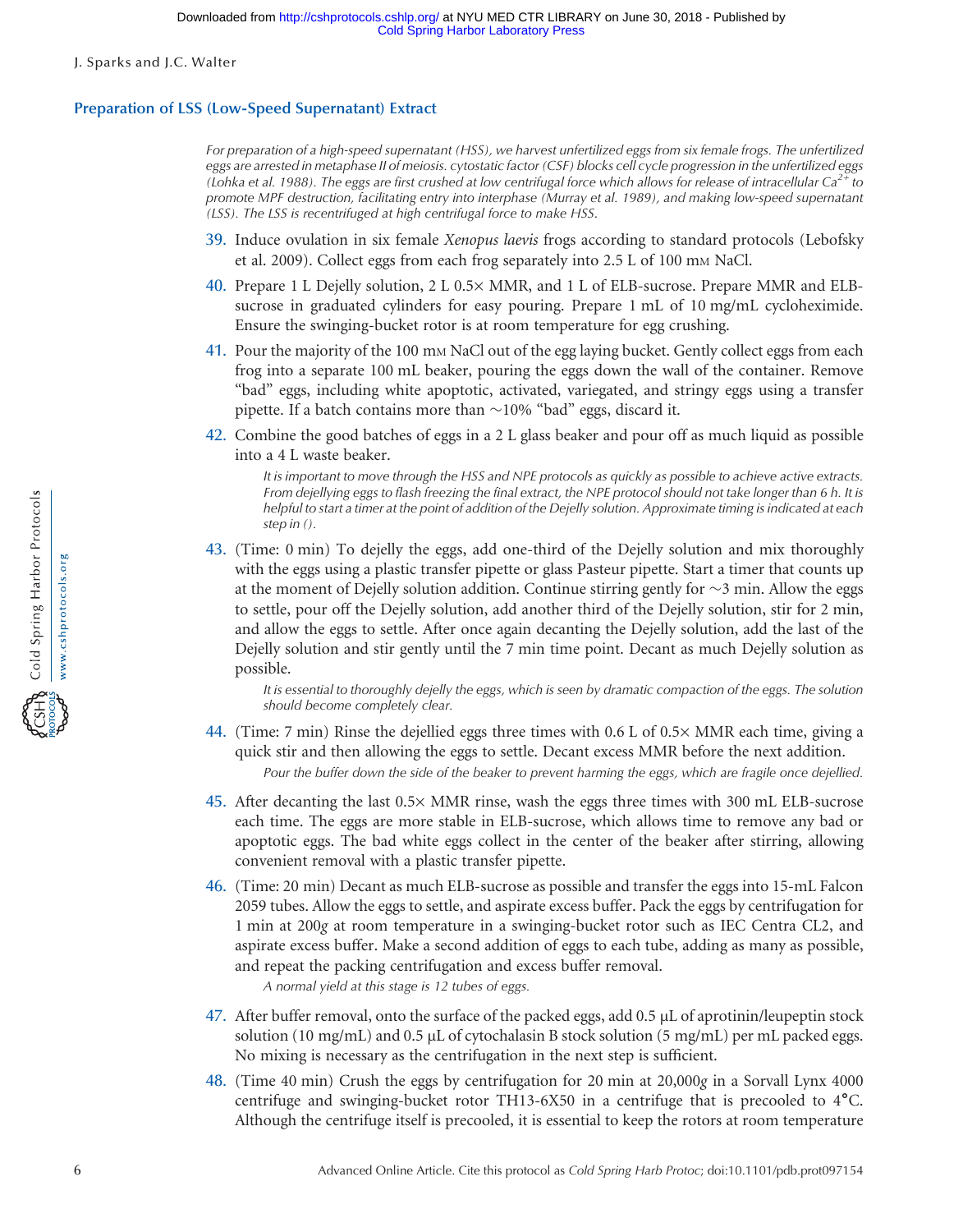until the centrifugation starts to ensure the eggs are at room temperature when crushed. This is essential to drive extracts into interphase. After centrifugation, keep the extract on ice.

- 49. (Time 60 min) After centrifugation, transfer the tubes with crushed eggs to an ice bucket. Clean the outside of the tube with 70% ethanol and then dry the tube with a paper towel. Insert an 18 g needle about 3 mm above the mitochondrial layer (Fig. 1B, red arrow). Remove the needle and allow the LSS to drip into a 50-mL conical tube. When the yellow lipids begin to come out, stop collecting and discard the tube. It is important to include the brown layer just below the yellow lipids during collection.
- 50. Repeat Step 49 for each tube of crushed eggs.

#### Preparation of HSS (High-Speed Supernatant)

- 51. (Time 90 min) To the LSS, add 50  $\mu$ g/mL cycloheximide, 1 mm DTT, 10  $\mu$ g/mL aprotinin/ leupeptin, and 5 µg/mL cytochalasin B (final concentrations).
- 52. Mix by inverting gently 10 times.
- 53. Transfer LSS to 2.5 mL thin-walled ultracentrifuge tubes. The rotor should be kept at 4˚C until use. Centrifuge the extract for 90 min at 260,000g at 2<sup>°</sup>C in a swinging-bucket rotor (55,000 rpm



FIGURE 1. Preparation of DNA replication competent extracts from Xenopus eggs. (A) Schematic representation of nucleus-free DNA replication competent extracts, and the nucleus-free DNA replication assay. Addition of sperm to LSS extract allows for nuclei formation, which are harvested to make NPE. LSS is centrifuged at high speed to prepare HSS. For nucleus-free DNA replication, sperm chromatin or plasmid DNA is incubated in HSS to promote the assembly of prereplication complexes (pre-RCs). Addition of NPE after pre-RC assembly converts the pre-RCs to active replication forks, and replication commences.  $(B)$  The eggs are crushed through centrifugation to make lowspeed supernatant (LSS) (Step 48). Red arrow indicates the insertion of the needle to extract the LSS. (C) Result of ultracentrifugation of the LSS extract to harvest high-speed supernatant (HSS) (Step 56). (D) Nuclei are collected after incubation of LSS with sperm chromatin. Centrifugation of the nuclei assembly reaction causes the nuclei to float and nucleoplasmic extract (NPE) can be derived from these nuclei through ultracentrifugation (Step 71).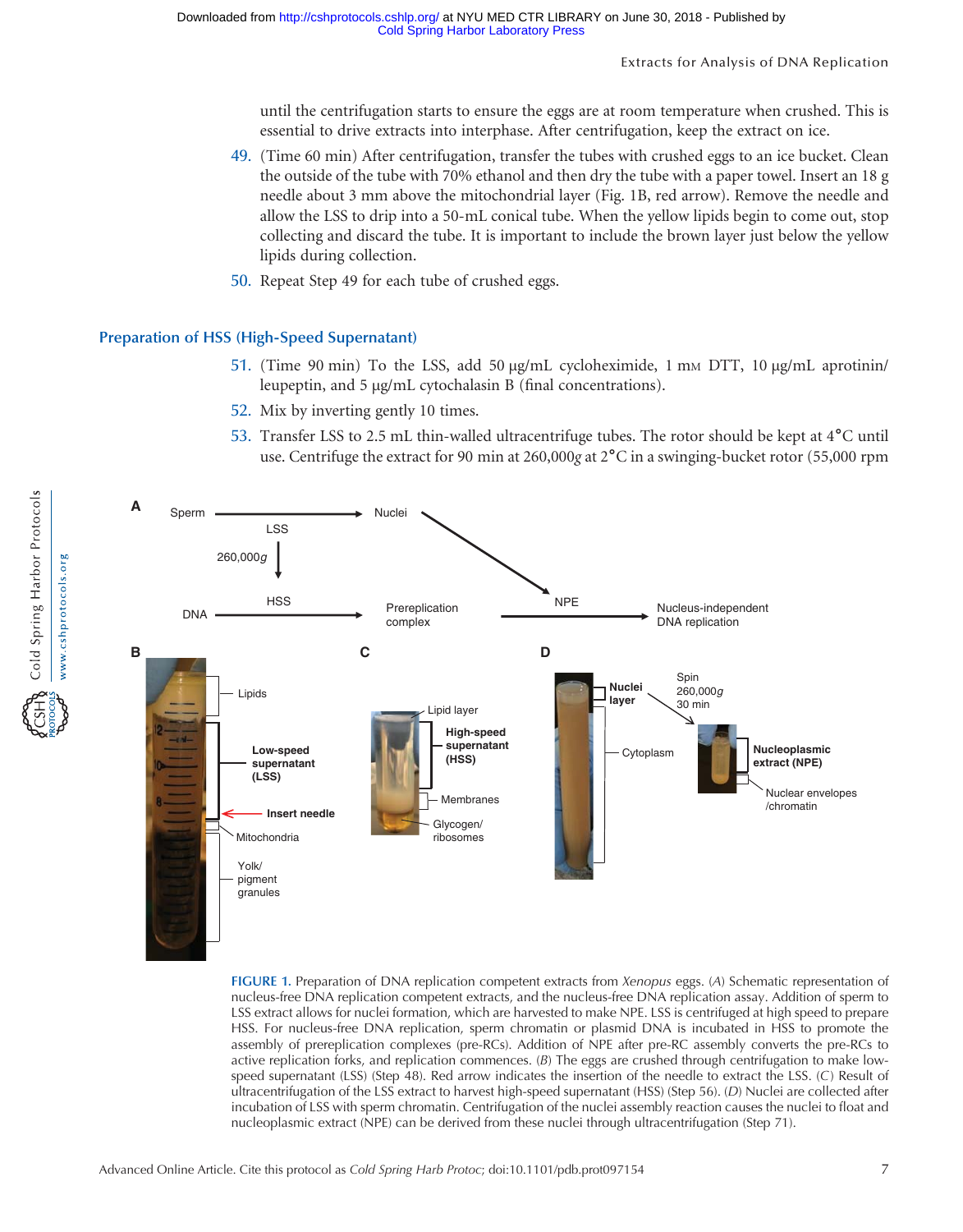using Optima Max-E Beckman ultracentrifuge or equivalent and swinging-bucket rotor, such as the TLS-55 Beckman or equivalent).

- 54. After the centrifugation, remove the top layer of lipids (Fig. 1C) by gently touching the surface with the bulb of a plastic Pasteur pipette, twisting it, and lifting it out. Aspirate the remaining lipids with an ultrathin gel-loading tip.
- 55. Using a p200 tip cut off a third of the way from the bottom, recover the HSS (Fig. 1C), taking care not to contaminate the preparation with the underlying membrane fraction, and transfer the extract to a new ultracentrifuge tube.
- 
- 57. Remove any lipids on the surface by aspiration as before. Harvest the clear HSS layer, being careful to avoid the pellet.
- 56. (Time 3.25 h) Centrifuge the extract again for 30 min at 260,000g at 2<sup>°</sup>C.<br>57. Remove any lipids on the surface by aspiration as before. Harvest the clear H<br>to avoid the pellet.<br>58. Mix the HSS thoroughly with a pip 58. Mix the HSS thoroughly with a pipette. Snap-freeze 33 µL aliquots in liquid nitrogen. Store

## Preparation of Nucleoplasmic Extract (NPE)

59. Begin by making LSS according to the above protocol, but use eggs collected from 20 female frogs and increase the volume of buffers used to dejelly the eggs to 2 L Dejelly solution, 4 L 0.5× MMR, and 2 L ELB-sucrose.

To achieve maximally active extract, this protocol should be finished in less than 6 h from the time the eggs are dejellied.

60. To the harvested LSS from Step 50 (usually 35–80 mL), add 50 µg/mL cycloheximide, 1 mM DTT, 10 µg/mL aprotinin/leupeptin, 5 µg/mL cytochalasin B, and 3.3 µg/mL nocodazole (final concentrations). Mix by gentle inversion 15 times.

If nocodazole is omitted, microtubules will bind to the nuclei (Karsenti et al. 1984) and prevent their recovery.

- 61. (Time: 90 min) Transfer the extract to 15 mL Falcon 2059 tubes and centrifuge for 15 min at 20,000<sup>g</sup> at 4˚C in a Sorvall Lynx 4000 centrifuge and swinging-bucket rotor TH13-6X50, with adapters to hold Falcon 2059 15-mL tubes.
- 62. After the centrifugation, remove the pale-yellow lipid layer by gently touching the surface with the bulb of a plastic transfer pipette, twisting it, and lifting it out. Aspirate remaining lipids with a thin gel-loading tip. Remove as little extract as possible, as the dark brown layer just below the lipid layer will be helpful when harvesting the nuclei later in the protocol.
- 63. In one continuous, steady movement, decant the extract into a 50 mL conical tube. Leave behind about 1 mL of extract per tube to avoid transferring the black particles at the bottom of the tube, which inhibit nuclear assembly.
- 64. Warm the extract to room temperature by holding it for 5–10 min; this is essential for proper nuclear assembly.
- 65. (Time: 2 h) Add 2 mM ATP, 20 mM phosphocreatine, and 5 µg/mL creatine phosphokinase (final concentrations). Mix by gently inverting the tubes 12 times.
- 66. Set up the nuclear assembly reaction by pouring 4.5 mL of extract into a new 50 mL conical tube. Remove 1 mL of the 4.5 mL with a p1000 and mix it with a 90  $\mu$ L aliquot of 220,000/ $\mu$ L demembranated sperm chromatin by pipetting up and down 15 times. Return the extract-sperm mixture to the 50 mL conical tube. Pour another 4.5 mL of extract into the same 50 mL conical tube and repeat the procedure of mixing 1 mL extract with an aliquot of sperm chromatin. Repeat this procedure until the 50 mL conical tube is filled with extract-sperm mixture or until extract is used up. If there are more than 50 mL of extract, continue the procedure with a second 50 mL tube. If a second tube is used, equalize the volume of nuclear assembly reaction in both tubes.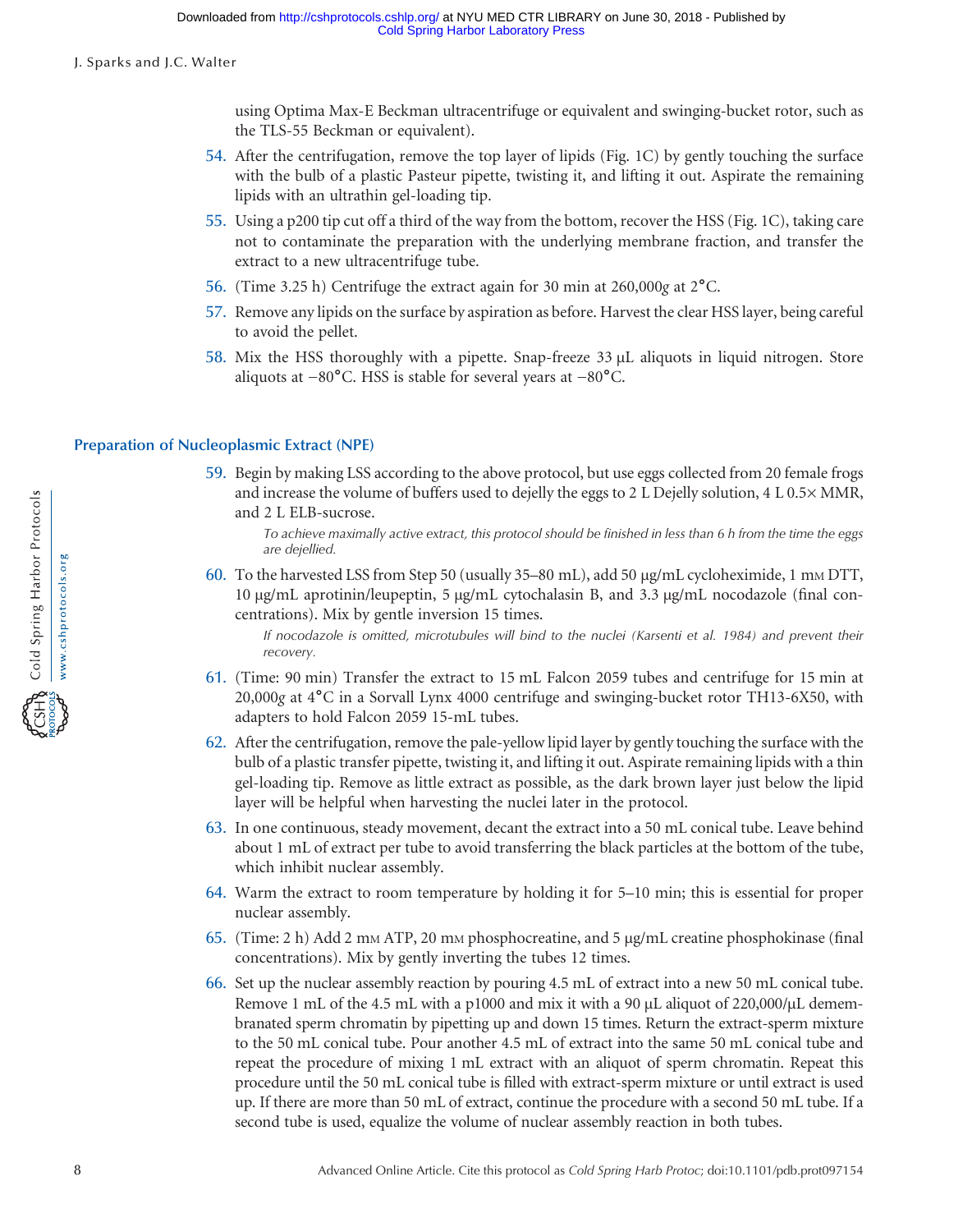- 67. (Time: 2.5 h) Mix the nuclear assembly reaction by inverting it gently 10 times and lay the tube on its side on the benchtop.
- 68. Incubate the nuclear assembly reaction for roughly 80 min from the time of the addition of the first sperm chromatin. Invert the tube a few times every 10 min, gently but thoroughly. Nuclear assembly should not exceed 90 min as the nuclei will eventually undergo apoptosis.
- 69. Check the progress of nuclear assembly at 60 min by pipetting 1 µL of the assembly reaction and 1 µL of Hoechst staining solution onto a microscope slide. Mix by gentle stirring with a pipette tip and cover the mixture with a microscope coverslip. Examine the nuclei with a fluorescence microscope using the DAPI channel. Nuclei should be  $\sim$  25–30 µm in diameter. If nuclei have not reached this diameter, keep incubating until nuclei reach  $25-30 \mu m$  (or more), but not longer than 90 min. See Troubleshooting.
- 70. At the 70–80 min time point, pour the assembly reaction into  $13 \times 100$  mm glass test tubes placed inside a 15 mL Falcon 2059 tube with the void volume filled with water to prevent the glass tube from cracking during centrifugation. From now on, keep the extract on ice.
- 71. (Time: 4 h) Centrifuge the extract for 2.5 min at 20,000g at  $4^{\circ}$ C in a Sorvall Lynx 4000 centrifuge and swinging-bucket rotor TH13-6X50 or equivalent, with adapters to hold Falcon 2059 15-mL tubes.

Nuclei will float to the top of the tube during centrifugation creating a clear/white viscous layer about 4–6 mm thick (Fig. 1D). This layer is separated from the golden cytoplasmic layer by a thick brown layer that is more viscous than the nuclei layer. The brown layer helps prevent contamination of the nuclei with the underlying LSS.

See Troubleshooting.

- 72. Harvest nuclei using a p200 pipette with the tip cut a third of the way from the bottom. Hold the pipette at a 45˚ angle to more easily collect the viscous nuclei while avoiding the LSS. It is helpful to recover the nuclei by collecting along the wall of the tube while slowly rotating the tube, being careful not to disrupt the interface separating the nuclei from the cytoplasmic layer underneath. Transfer the nuclei into a thick-walled ultracentrifuge tube (or a thin-walled tube if you have more than 1.5 mL of nuclei). After no more nuclei can be removed around the edge of the tube, collect from the center of the tube while still slowly rotating. It is important to be patient and collect as much of the nuclei as possible.
- 73. Centrifuge the nuclei for 30 min at 260,000g at  $2^{\circ}$ C in an ultracentrifuge, such as an Optima Max-E ultracentrifuge (Beckman) or equivalent using a swinging-bucket rotor, such as the TLS-55 (Beckman) or equivalent. The tubes should be kept on ice after the centrifugation.
- 74. Aspirate and discard the white lipid layer (Fig. 1D) with a fine gel-loading tip, taking care not to lose much extract.
- 75. Harvest the clear nucleoplasmic extract with a p200 pipettor, being careful not to contaminate the extract with the insoluble pellet, which consists of nuclear envelopes and chromatin (Fig. 1D).
- 76. After mixing the harvested nucleoplasmic extract by pipetting up and down, snap-freeze the NPE in 20 µL aliquots with liquid nitrogen. Expected yield can vary from 100 to 2 mL. The aliquots are stored at <sup>−</sup><sup>80</sup>˚C and are stable for several years.

See Troubleshooting.

## TROUBLESHOOTING

Problem (Step 69): Nuclei grow but then disappear completely.

Solution: The extract underwent apoptosis due to contamination with and lysis of mitochondria.

**FOR Cold Spring Harbor Protocols**<br>CSH Cold Spring Harbor Protocols www.cshprotocols.org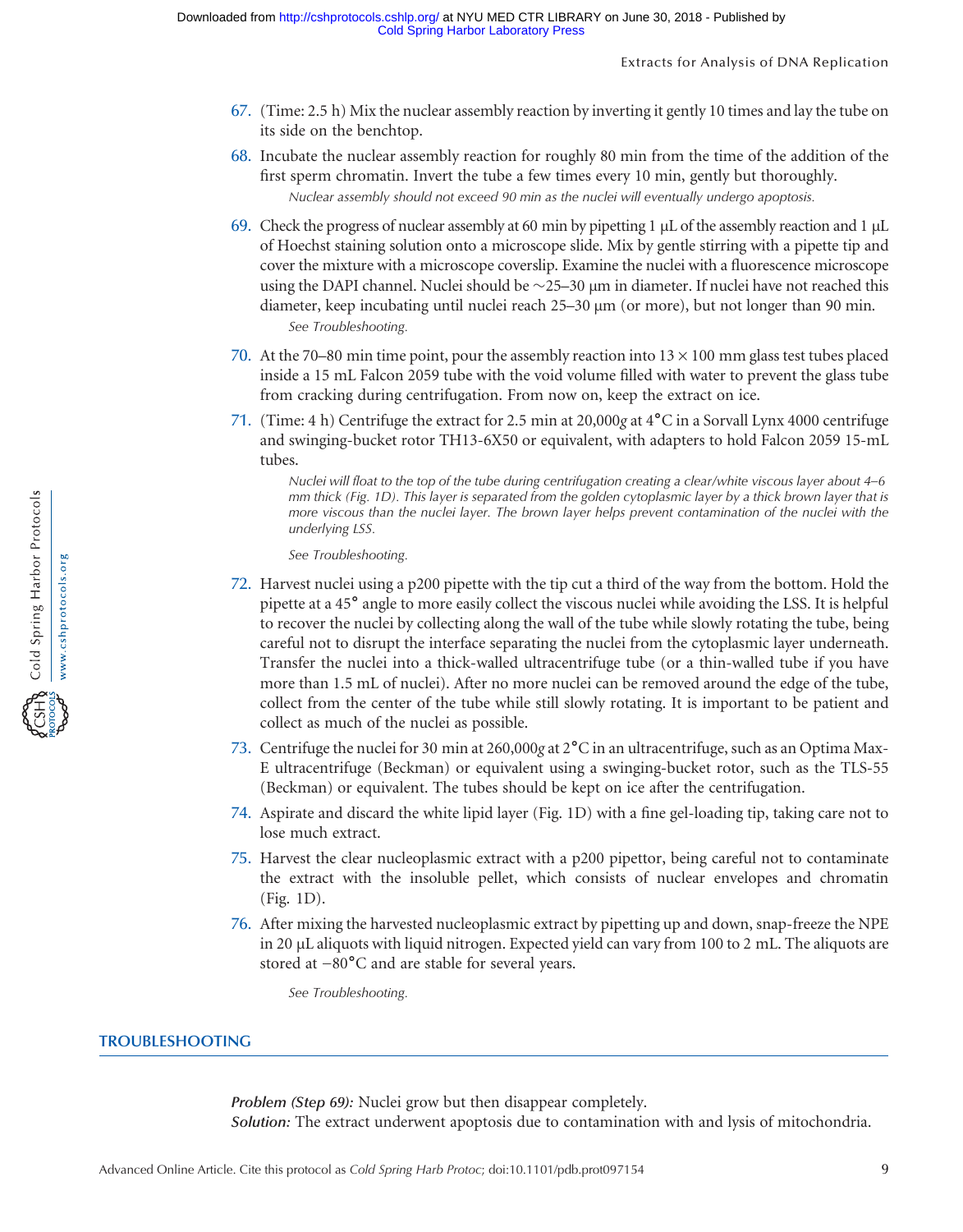Problem (Step 69): No nuclei grew as visualized by epifluorescence microscopy.

Solution: One possible reason is poor quality sperm. We have found that it is critical to completely remove the Triton X-100 from the sperm chromatin. Residual Triton prevents the formation of nuclei during the assembly reaction.

Problem (Step 71): Only small nuclear layers form.

Solution: There are several possible factors that can be considered in the next NPE preparation.

- The sperm are of poor quality or the concentration is too low or too high.
- Too many mitochondria may have been collected from the respun LSS (Step 63), which can impede growth.
- The extract must be allowed to come to room temperature (Step 64) before the nuclear assembly reaction can begin. Starting the assembly too quickly will slow the growth of the nuclei.

Problem (Step 71): Nuclei grow but no nuclear layer forms to allow harvesting.

Solution: It is possible that nocodozole was left out. Microtubule growth prevents the nuclei from floating and forming a layer.

Problem (Step 76): There are many steps that can affect the volume and the quality of an NPE preparation. Below we outline several pitfalls of the NPE preparation, and how to avoid them. Solutions: Consider the following.

- It is important to move through the procedures as quickly as possible. The NPE preparation should not exceed 6 h to maintain the activity of the extract.
- It is also important that the centrifuge rotor is at room temperature for the egg-crushing step.
- The egg quantity and quality are major factors in determining the quantity and quality of an NPE preparation. It is important to remove as many of the apoptotic eggs as possible prior to packing of the eggs.
- Avoid mitochondrial contamination during the NPE preparation, which starts with the harvesting of the LSS (Step 49). High levels of mitochondrial contamination can lead to nuclear membrane fragmentation during nuclear assembly by the release of cytochrome C (Kluck et al. 1997). This will prevent the formation of the NPE layer.

## **DISCUSSION**

The extracts made using these protocols allow for in vitro nucleus-free replication of fully chromatinized DNA templates including small plasmids, which is outlined in Figure 1A (Walter et al. 1998; Arias and Walter 2004). The high-speed supernatant (HSS) allows DNA licensing by loading of prereplicative complexes (pre-RCs) randomly on the DNA template. Demembranated sperm chromatin is used to assemble nuclei that are harvested to make concentrated nucleoplasmic extract (NPE) that drives the initiation of DNA replication by supplying high concentrations of Cdk2-Cyclin E (Prokhorova et al. 2003). Xenopus egg extracts contain the entirety of the soluble egg proteome including all of the DNA replication and repair machinery. This extract system has been successfully used to study many aspects of DNA metabolism including DNA replication, mismatch repair (Kawasoe et al. 2016), replication-coupled DNA interstrand cross-link repair (Räschle et al. 2008), replicationcoupled DNA-protein cross-link repair (Duxin et al. 2014), DNA replication termination (Dewar et al. 2015), as well as many other processes (Lebofsky et al. 2009; Knipscheer et al. 2012). How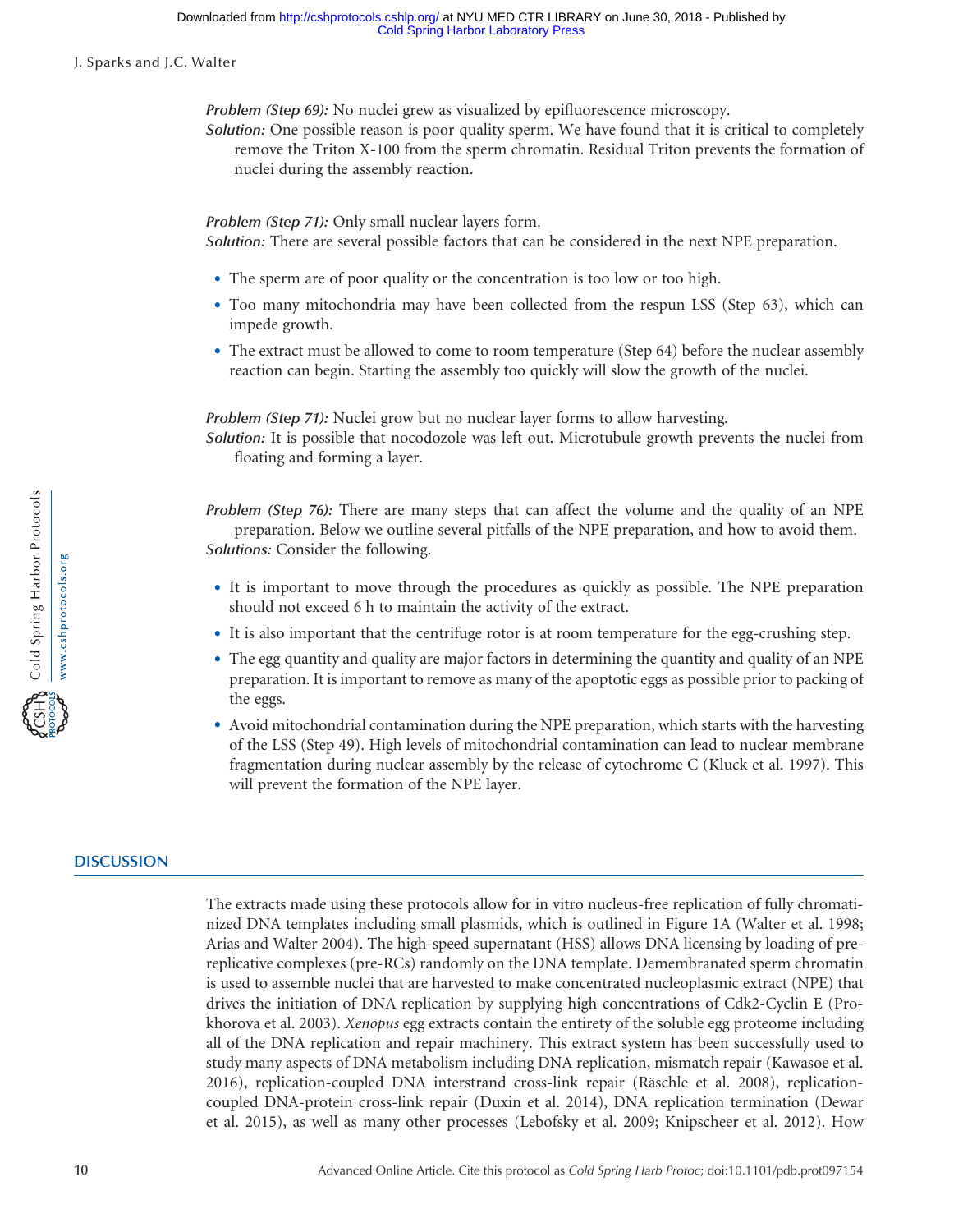Xenopus extracts and the NPE system have contributed to our detailed understanding of DNA replication and repair is reviewed elsewhere (Hoogenboom et al. 2017).

## RELATED INFORMATION

In our experience, almost any preparation of HSS is sufficient to support DNA licensing. However, NPE preparations can vary significantly in volume and in their ability to initiate DNA replication. Highly active NPE will complete replication of 2.5  $\frac{ng}{\mu}$  (final concentration) of supercoiled plasmid DNA in less than 15 min. This is a benchmark against which new NPE preparations should be compared.

## **RECIPES**

#### Buffer  $X(10x)$

| Reagent                     | Quantity (20 mL) | Final concentration |  |
|-----------------------------|------------------|---------------------|--|
| HEPES-KOH (1 м, pH 7.4–7.6) | 2mL              | $100 \text{ mm}$    |  |
| KCl (1 M)                   | $1.6$ mL         | $80 \text{ mM}$     |  |
| NaCl $(5M)$                 | $0.6$ mL         | $150 \text{ mM}$    |  |
| MgCl <sub>2</sub> (1 M)     | $1 \text{ mL}$   | $50 \text{ mm}$     |  |
| EDTA $(0.5M)$               | $0.4$ mL         | $10 \text{ mM}$     |  |
| $dH_2O$                     | 14.4 mL          |                     |  |
|                             |                  |                     |  |

Make fresh on the day of extract preparation.

#### Creatine Phosphokinase Solution

Dissolve creatine phosphokinase (5 mg/mL; Sigma-Aldrich C3755) in 50 mm NaCl, 50% glycerol, and 10 mm HEPES-KOH (pH 7.5). Store for 2–6 mo at −20°C. Do not freeze at  $-80$ °C.

#### Dejelly Solution

| Reagent                             | Quantity | Final concentration |
|-------------------------------------|----------|---------------------|
| L-cysteine-HCl (Fisher ICN10144601) | 44 g     | 2.2%                |
|                                     |          |                     |

Use  $dH_2O$  to bring volume to 2 L, and adjust pH to 7.7 with 10  $\text{M NaOH}$ . Make fresh on the day of extract preparation.

#### Egg Lysis Buffer (ELB-Sucrose)

| Reagent                           | Quantity $(1 L)$ | Final concentration |
|-----------------------------------|------------------|---------------------|
| Sucrose                           | 85.6 g           | 0.25 <sub>M</sub>   |
| ELB salts $(10\times)$ <r></r>    | $100 \text{ mL}$ | $1\times$           |
| DTT (Bio-Rad 161-0611)            | $154 \text{ mg}$ | $0.154$ mg/mL       |
| Cycloheximide (Calbiochem 239763) | $50 \text{ mg}$  | $0.05$ mg/mL        |

Use ultrapure sucrose (≥99%; Invitrogen 15503-022). Adjust volume to 1 L with dH2O. Make fresh on the day of extract preparation.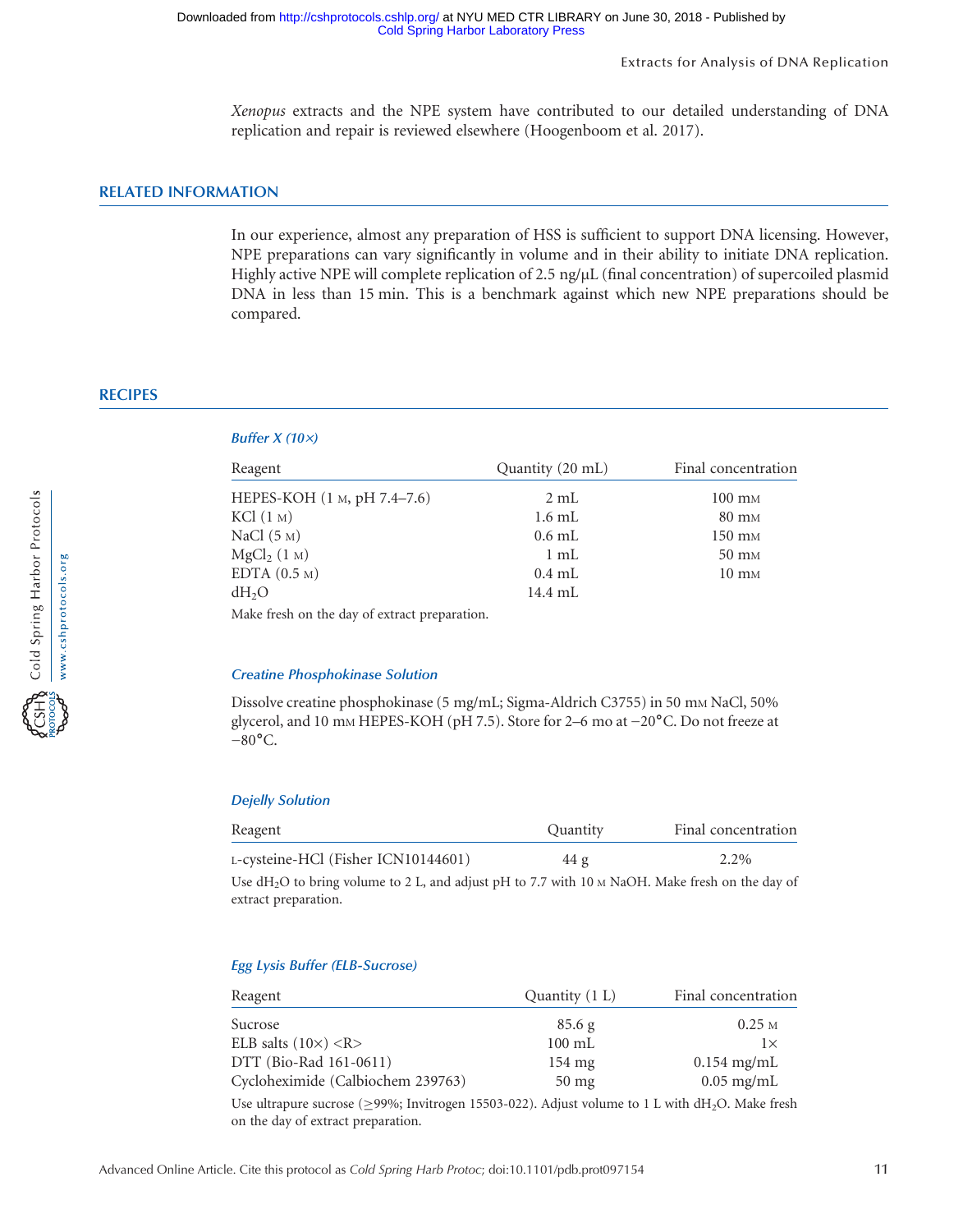#### Egg Lysis Buffer Salts (ELB Salts; 10×)

| Reagent                 | Quantity (500 mL) | Final concentration |
|-------------------------|-------------------|---------------------|
| MgCl <sub>2</sub> (1 M) | $12.5$ mL         | $25 \text{ mm}$     |
| KCl                     | $18.64$ g         | $500 \text{ mm}$    |
| <b>HEPES</b>            | $11.91$ g         | $100 \text{ mm}$    |
|                         |                   |                     |

Add water to a volume of 500 mL. Adjust pH to 7.7 with KOH. Filter-sterilize, and store at 4˚C.

#### Hoechst Stock Solution

| Reagent                       | Quantity ( $\sim$ 400 µL) | Final concentration |  |
|-------------------------------|---------------------------|---------------------|--|
| Sucrose $(1 M)$               | $80 \mu L$                | $200 \text{ mm}$    |  |
| HEPES-KOH $(1 M, pH 7.6)$     | $4 \mu L$                 | $10 \text{ mM}$     |  |
| Formaldehyde (37%)            | $80 \mu L$                | 7.4%                |  |
| Hoechst $(1.0 \text{ mg/mL})$ | $3.2 \mu L$               | $8 \mu g/mL$        |  |
| H <sub>2</sub> O              | $232 \mu L$               |                     |  |

Dilute 10 mg/mL stock of Hoechst in water prior to use above. Store final solution at room temperature protected from light.

#### Marc's Modified Ringer's (MMR) for Xenopus (20×)

| Reagent                              | Quantity (1 L) | Final concentration |  |
|--------------------------------------|----------------|---------------------|--|
| NaCl                                 | 116.8 g        | 2 M                 |  |
| KCl                                  | 3g             | $40 \text{ mM}$     |  |
| $MgSO_4$ -7 $H_2O$                   | 2.4 g          | $10 \text{ mM}$     |  |
| CaCl <sub>2</sub> ·2H <sub>2</sub> O | 7.34 g         | $50 \text{ mm}$     |  |
| <b>EDTA</b>                          | $0.58$ g       | $2 \text{ mM}$      |  |
| <b>HEPES</b>                         | 23.8 g         | $100 \text{ mm}$    |  |

Add water to 1 L. Adjust pH of solution to 7.8 with KOH. Filter-sterilize, and store at 4°C.

#### Sucrose Buffers for Preparation of Demembranated Sperm Chromatin

| Reagent                       | Buffer #1           | Buffer #2           | Buffer #3           | Buffer #4           | Buffer #5                              |
|-------------------------------|---------------------|---------------------|---------------------|---------------------|----------------------------------------|
|                               | (0.2 <sub>M</sub> ) | (2.3 <sub>M</sub> ) | (2.5 <sub>M</sub> ) | (2.0 <sub>M</sub> ) | (0.5 <sub>M</sub> )                    |
|                               | sucrose)            | sucrose)            | sucrose)            | sucrose)            | sucrose)                               |
| Buffer X $(10\times)$ <r></r> | $10 \text{ mL}$     | $1 \text{ mL}$      | $1 \text{ mL}$      | $1 \text{ mL}$      | 1 mL                                   |
| Sucrose                       | $6.84$ g            | 7.87 g              | $8.56$ g            | $6.84$ g            | 1.71                                   |
| BSA<br>H <sub>2</sub> O       | to $100 \text{ mL}$ | to $10 \text{ mL}$  | to 10 mL            | to 10 mL            | $300 \text{ mg}$<br>to $10 \text{ mL}$ |

For Buffer #6 (0.2 M sucrose), add 300 mg of BSA to 10 mL of Buffer #1. Use BSA from Sigma-Aldrich (A7906). Do not use other types of BSA, as they can ruin the sperm preparation. For all buffers, use ultrapure sucrose ( $\geq$ 99%; Invitrogen 15503-022). For Buffers #5 and #6 and for 5 mL of Buffer #1, include 10 µg/mL aprotinin (Roche 11583794001), 10 µg/mL leupeptin (Roche 11529048001), and 1 mM DTT (Bio-Rad 161-0611). Make all buffers fresh on the day of extract preparation.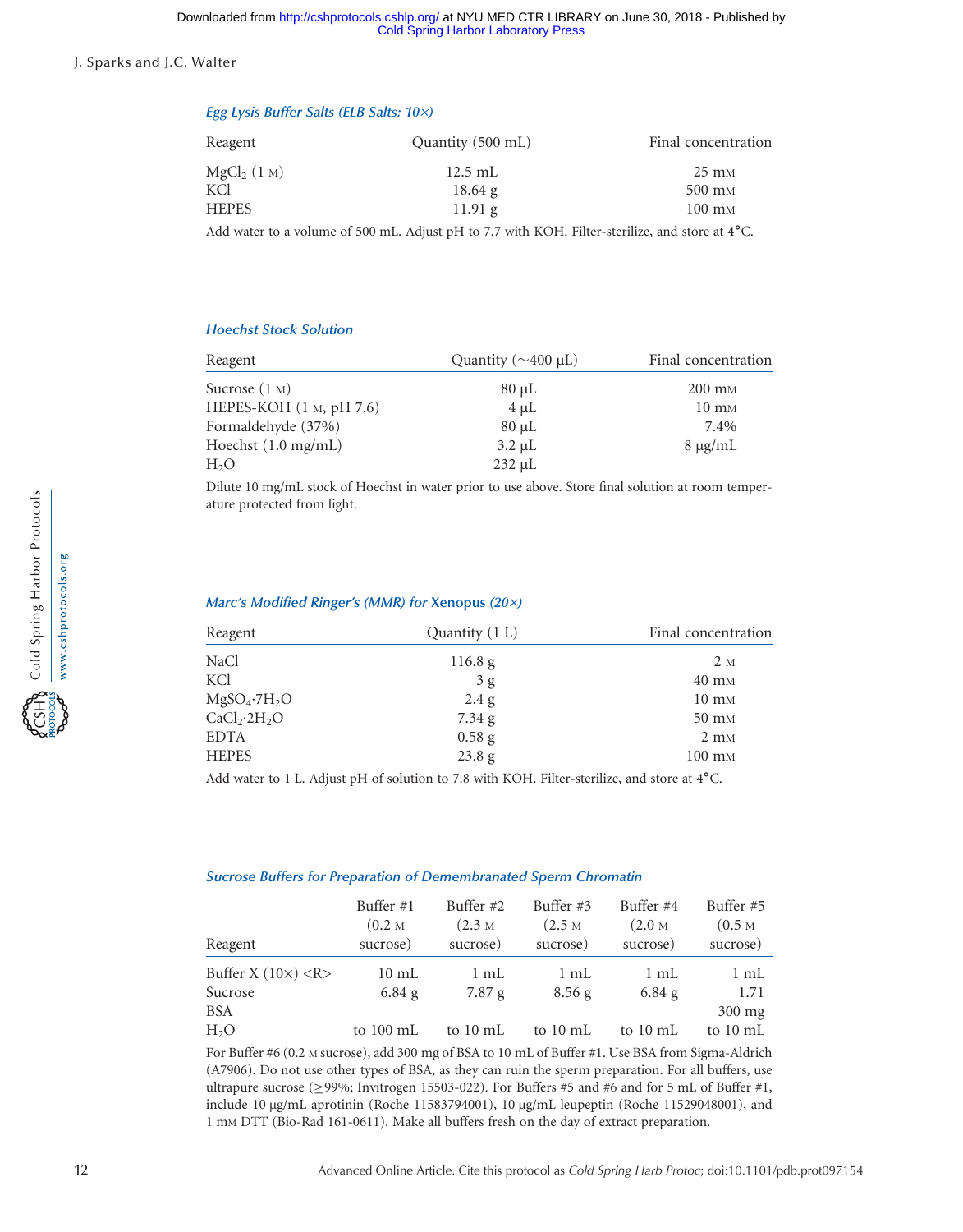#### **REFERENCES**

- Arias EE, Walter JC. 2004. Initiation of DNA replication in Xenopus egg extracts. Front Biosci 1: 3029–3045.
- Dewar JM, Budzowska M, Walter JC. 2015. The mechanism of DNA replication termination in vertebrates. Nature 525: 345–350.
- Duxin JP, Dewar JM, Yardimci H, Walter JC. 2014. Repair of a DNA-protein crosslink by replication-coupled proteolysis. Cell 159: 346–357.
- Hoogenboom WS, Klein Douwel D, Knipscheer P. 2017. Xenopus egg extract: A powerful tool to study genome maintenance mechanisms. Dev Biol 428: 300–309.
- Karsenti E, Newport J, Hubble R, Kirschnre M. 1984. Interconversion of metaphase and interphase microtubule arrays, as studied by the injection of centrosomes and nuclei into Xenopus eggs. J Cell Biol 98: 1730–1745.
- Kawasoe Y, Tsurimoto T, Nakagawa T, Masukata H, Takahashi TS. 2016. MutSα maintains the mismatch repair capability by inhibiting PCNA unloading. Elife 5: e15155.
- Kluck RM, Bossy-Wetzel E, Green DR, Newmeyer DD. 1997. The release of cytochrome c from mitochondria: A primary site for Bcl-2 regulation of apoptosis. Science 275: 1132–1136.
- Knipscheer P, Räschle M, Schärer OD, Walter JC. 2012. Replication-coupled DNA interstrand cross-link repair in Xenopus egg extracts. Methods Mol Biol 920: 221–243.
- Lebofsky R, Takahashi T, Walter JC. 2009. DNA replication in nucleus-free Xenopus egg extracts. Methods Mol Biol 521: 229–252.
- Lohka MJ, Hayes MK, Maller JL. 1988. Purification of maturation-promoting factor, an intracellular regulator of early mitotic events. Proc Natl Acad Sci 85: 3009–3013.
- Murray AW, Solomon MJ, Kirschner MW. 1989. The role of cyclin synthesis and degradation in the control of maturation promoting factor activity. Nature 339: 280–286.
- Prokhorova TA, Mowrer K, Gilbert CH, Walter JC. 2003. DNA replication of mitotic chromatin in Xenopus egg extracts. Proc Natl Acad Sci 100: 13241–13246.
- Räschle M, Knipscheer P, Enoiu M, Angelov T, Sun J, Griffith JD, Ellenberger TE, Schärer OD, Walter JC. 2008. Mechanism of replicationcoupled DNA interstrand crosslink repair. Cell 134: 969–980.
- Walter J, Sun L, Newport J. 1998. Regulated chromosomal DNA replication in the absence of a nucleus. Mol Cell 1: 519–529.